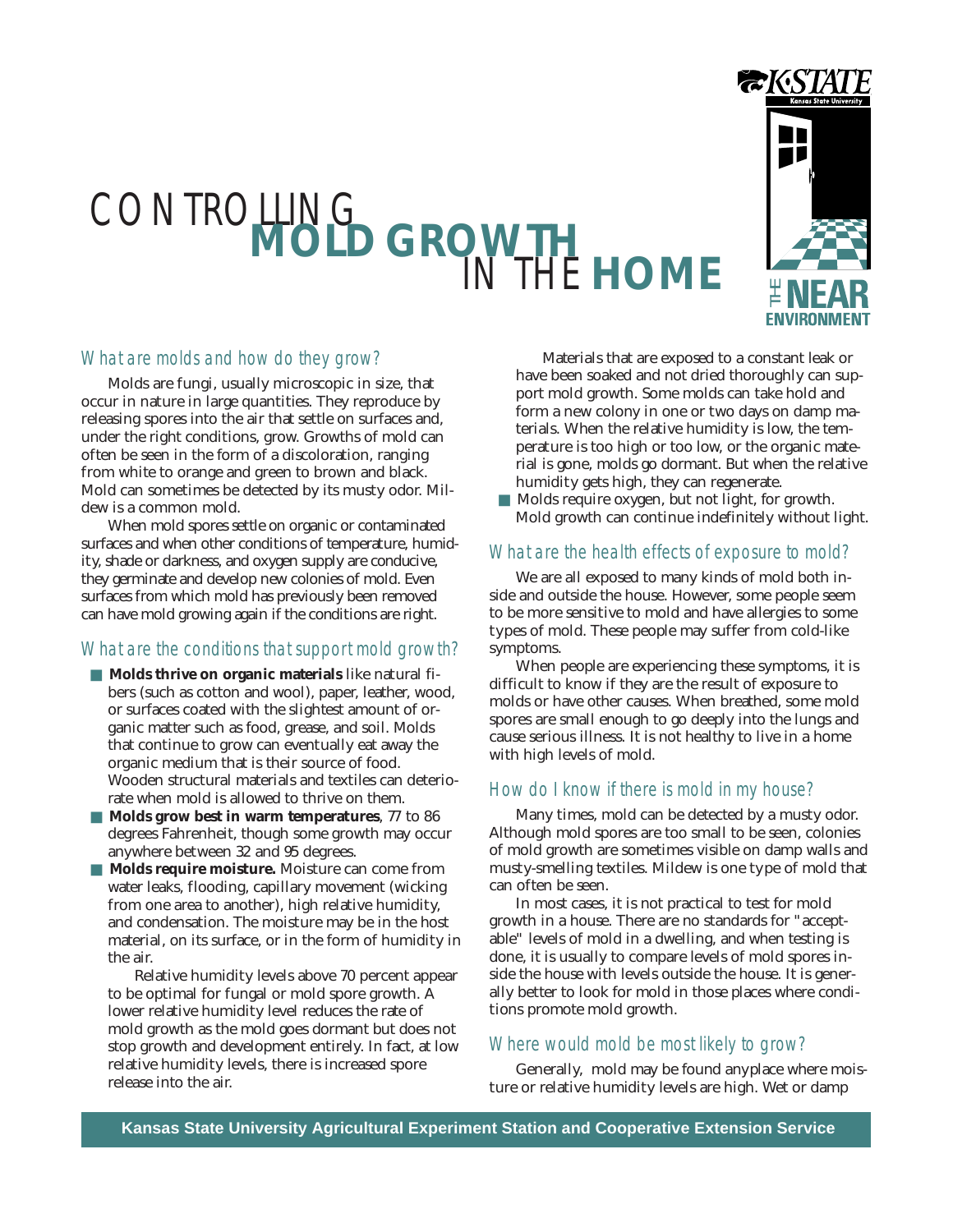**basements** may have mold growing on the walls, floors, carpeting, or on materials stored in the basement.

Moisture from the earth can migrate through concrete walls causing them to remain damp. Water standing in sump holes, condensate from an air conditioner or dehumidifier, leaky pipes, or water seeping into the basement are all sources of moisture that can support mold growth.

Basement carpeting often has mold growing on or under it if the carpeting is installed on a concrete floor that remains cool and damp. Materials stored in a damp basement may have mold growing on them. In particular, firewood stored in the basement puts moisture into the air and is an excellent medium for mold growth. The mold spores can then spread throughout the house.

**Crawlspaces** built over uncovered earth can have mold problems when the moisture in the ground causes dampness in the space. Crawlspaces that are sloped incorrectly and have water pooling in them are particularly likely to have problems.

Mold can often be found growing in the **bathroom**. If an exhaust fan is not used during bathing, large amounts of moisture can remain in the shower or tub area. Soap scum on bath and shower walls, even on ceramic tile or fiberglass, is a nutrient source for mold growth.

In the **laundry room**, unvented clothes drying produces high levels of relative humidity that support mold growth. Damp towels and clothes in laundry hampers, washers, or dryers can develop mildew growth.

Using a **humidifier** sometimes raises the relative humidity high enough that mold will grow. Particularly in the winter, high relative humidity in areas where there is little air movement results in condensation on cold walls and subsequent mold growth. Dark patches of mold can sometimes be seen inside the upper corner of a closet on an outside wall or behind furniture placed against outside walls. Window condensation can result in mold growth where the moisture runs onto the sill or wood trim.

Mold growth can be found on **kitchen** walls if household cooking involves large amounts of boiling water and no exhaust fan is used. The cooking spatters and grease film on walls are the source of nutrients for the mold, combined with the high humidity levels in those areas. Floor-level pans that collect the condensate from automatic defrosting refrigerators often have mold growing in them.

**New construction materials**, such as new wooden wall studs and floor joists, drywall compound, and masonry materials emit moisture into the home while the construction components dry.

**Unvented combustion heaters**, such as kerosene heaters, emit large amounts of humidity into the air with the exhaust gases.

**Spills or leaks**, such as a sink or toilet overflow onto carpet and other flooring materials, can cause those materials to become moldy.

**Flooded and fire-damaged houses** that have had water soaked into carpeting and other materials often have mold growth starting in those materials within a day or so after being soaked. Some materials can wick the moisture beyond the original wet spot. Plaster, drywall, insulation, and flooring materials are all likely to wick the moisture into the wall cavities and to larger areas on walls and floors.

# How can mold growth be controlled?

Two strategies help prevent mold growth:

- Keep it Clean
- Keep it Dry

Where mold growth has already started or is likely to start because of contamination from flooding or other moisture problems, not only clean and dry the surfaces but add a third strategy:

■ Disinfect It

# **PREVENTING MOLD GROWTH**

#### Keep It Clean

■ **Keep surfaces and household textiles clean** because mold grows on materials contaminated with soil and grease. Use a grease-cutting solution of detergent and water to wash hard surfaces like walls and floors to remove organic material that supports mold growth.

Trisodium phosphate is an effective cleaner for removing grease. Commonly called TSP and highly alkaline, it can sometimes be found in paint and hardware stores for washing walls in preparation for painting. Precautions should be taken when using strong cleaners such as TSP: Wear rubber gloves, and avoid breathing the powder or getting it in the eyes.

Rinse with clear water to remove any cleaner residue. Dry quickly and thoroughly using fans and a dehumidifier, if possible.

- **Store textiles dry and clean.** Dry soiled textiles can be kept for a few days before washing. Store clean textiles in a closet or container that discourages the growth of mildew.
- **Filtration of indoor air with an air cleaner** can sometimes be effective in removing mold spores before they settle on damp surfaces and colonize. Some mold spores are large enough that standard furnace filters remove them. Some types of electrostatic air cleaners also remove mold spores.

## Keep It Dry

■ **Reduce the moisture produced inside the home.**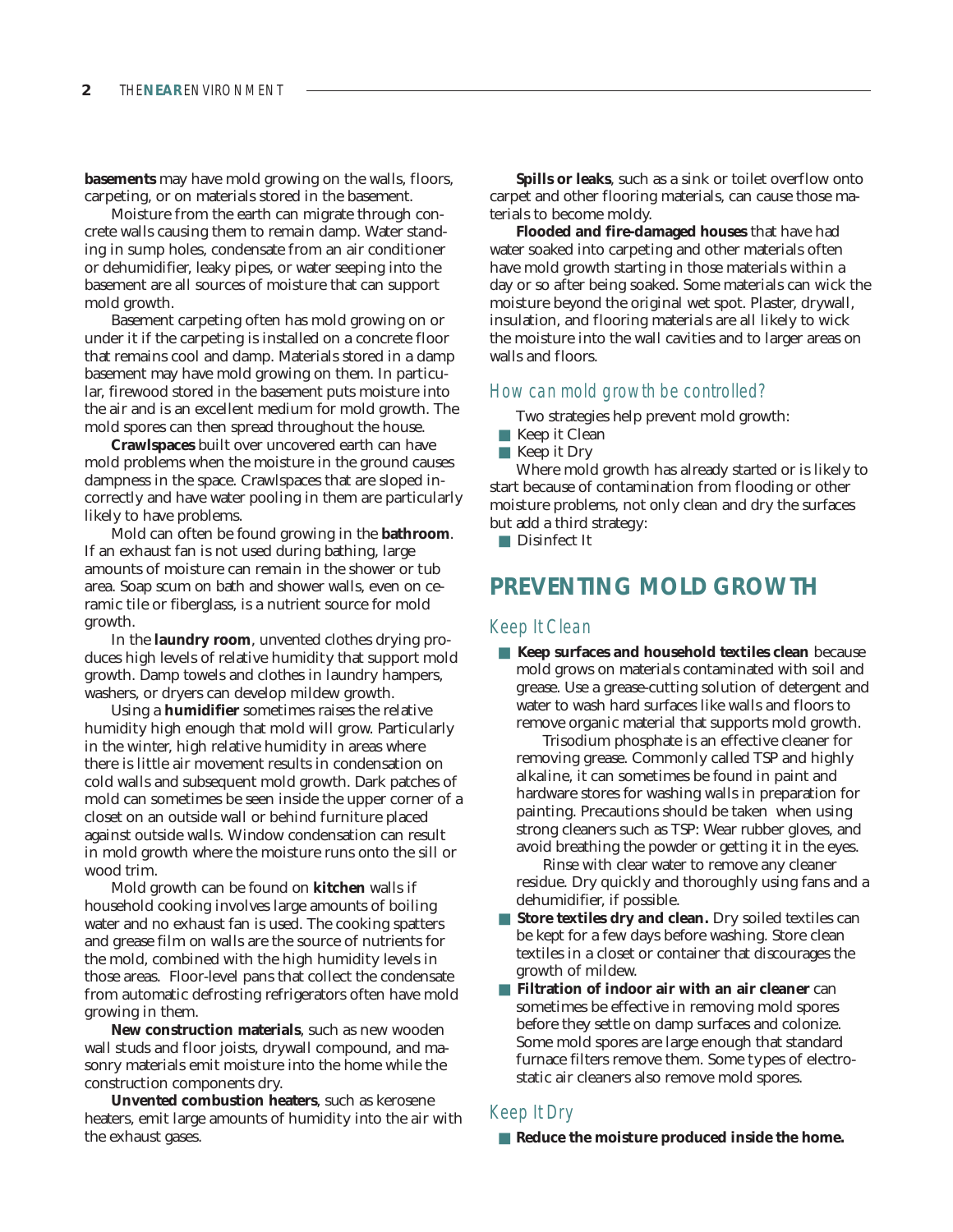Discontinue using a humidifier if relative humidity levels are high (over 50%). Use exhaust fans vented to the outside when taking baths or showers or when cooking.

Wipe down shower walls with a squeegee or sponge after bathing. Vent clothes dryers to the outside. Do not use unvented kerosene or gas heaters. Repair all plumbing leaks. Do not store firewood inside the home.

- **Dehumidify humid areas.** A dehumidifier, air conditioner, or furnace will help to dry the air. Increasing ventilation by opening windows or installing vents may help if relative humidity level is lower outside the house than inside. It is particularly important to dehumidify or ventilate the house when new construction materials have been added.
- **Increase the air flow** in problem areas. Move furniture a few inches away from outside walls so that air flow will decrease the problem of condensation on the walls.

If mold is growing in closets, keep closet doors open to promote air flow. Closets should not be overfilled, as this will reduce air circulation in the closet. Louvered closet doors aid in ventilation. Circulating fans may help with air flow in problem areas.

■ **Keep textiles dry.** Always dry textiles that are damp or wet before storing, and do not store laundry in damp places. When cleaning textiles, follow the recommendations given on the care label. Quickly and thoroughly dry the products.

Although plastic bags may be desirable to protect textiles for short periods of time, they should not be used for long-term storage because condensation may occur in the bag. Cloth bags or fabric, such as sheets, draped over stored textiles allow ventilation, provide protection from light and soil, and prevent condensation in storage.

Desiccants such as silica gel can be used in clothes storage areas to reduce moisture. Desiccants are more effective in small confined storage compartments such as drawers and boxes. Adequate ventilation, such as in closets with louvered doors or doors that are opened frequently, discourages mold growth as does leaving on a light in the closet.

- **Prevent condensation problems** by installing adequate insulation to keep walls warm. Installing storm or thermal pane windows raises the temperature of the glass during winter months resulting in less condensation on windows.
- **Reduce sources of moisture** coming in from the outside. Seal cracks in the basement walls and foundation. Slope the earth away from the house to promote drainage away from the foudation walls. Use downspouts to direct rainwater away from the house. Cover window wells.

■ **Install vapor barriers** in crawlspaces to prevent ground moisture from entering. Crawlspaces that continue to have high humidity need ventilation.

# **STRATEGIES FOR PREVENTING OR REMOVING MOLD GROWTH AFTER CONTAMINATION**

#### Clean It and Dry It

After a flood, fire, or water leak, walls and floors that were soaked for more than a few hours may have absorbed large amounts of water. These areas must be cleaned, dried, and disinfected. If necessary, remove the wall board and flooring materials to dry out these areas.

Mold has been found growing in wet insulation several months after a flood. Remove and discard wet insulation. The insulation and the wooden studs may be wet for two or more feet above the flood's high-water level because of absorption by the materials and wicking to other areas.

Organic matter from flood water must be cleaned up. Using a solution of detergent, water and trisodium phosphate, scrub all contaminated areas with a brush and rinse thoroughly. Scrub any exposed wood in the wall cavities with a detergent before disinfecting and drying.

Use fans, dehumidifiers, and air conditioners to dry a wet area. If using a dehumidifier, empty the water collection pan frequently or drain it through a hose to a floor drain. Mold can grow in the water standing in the collection pan. Air conditioners remove moisture from the air and help promote drying. If the outdoor air is dry, leave a window open to promote drying. Several weeks or months may pass before soaked walls and floors are dry enough to re-insulate and re-install wall board or flooring.

## Discard Wet Materials That Cannot Be Dried Quickly

Carpets and carpet padding, draperies, mattresses, box springs, and upholstered furniture that have been soaked or stored in a damp environment are nearly impossible to clean and dry quickly enough to prevent mold growth. Mold thrives under wet carpet or padding and inside mattresses and upholstery. If these products have only a small amount of mold growth on the surface, they may be dried in the sun. Sunlight kills mold but it may also fade textiles, therefore sun drying may be a method of last resort in attempting to save items that are about to be discarded.

# Disinfect It

Disinfectants kill mold growing on hard surfaces, such as walls and hard floors. Products that claim to be disinfectants must be registered with the Environmental Protection Agency and have an EPA registration number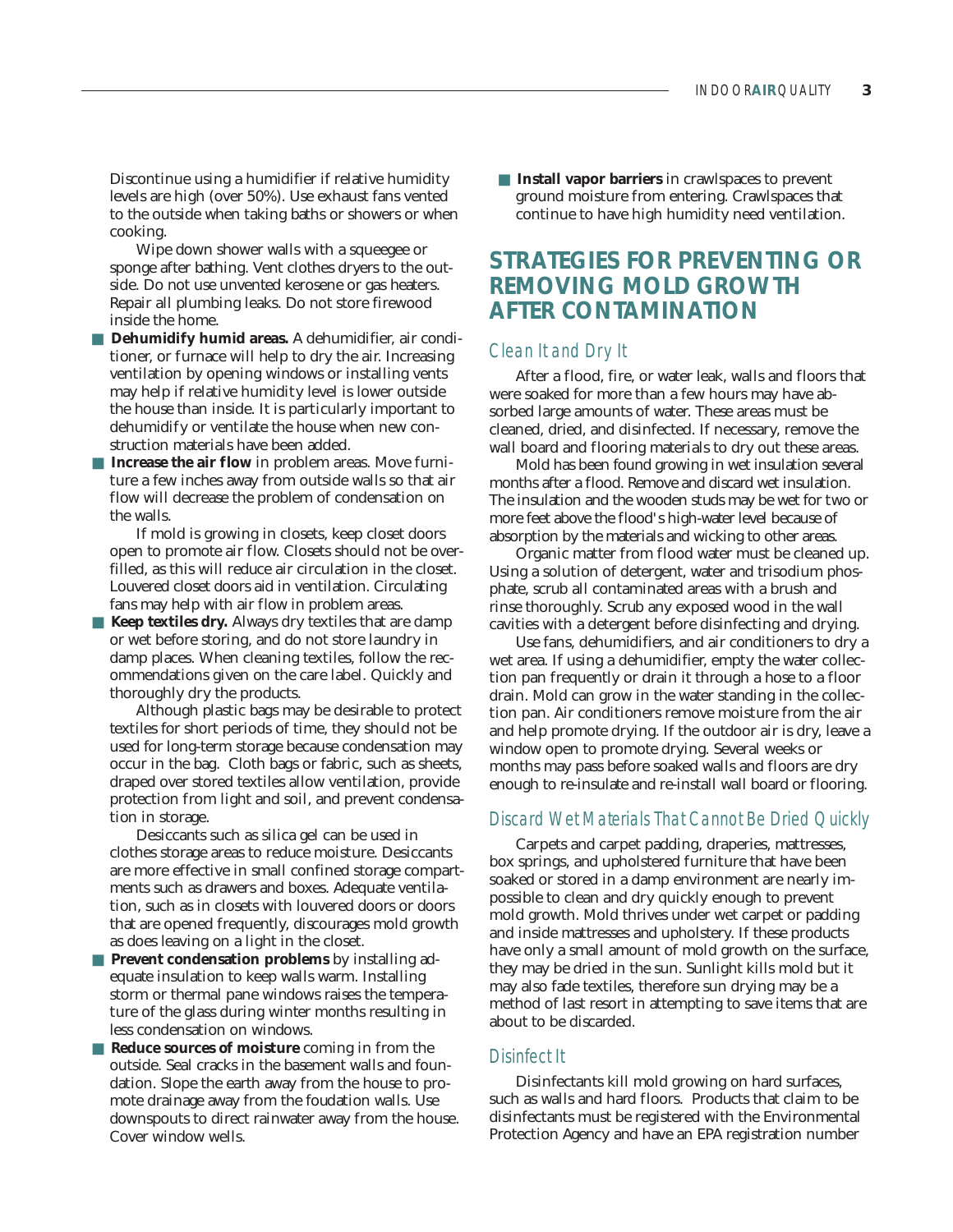on the product label. Only products with the EPA registration number have been tested as disinfectants. Read labels and choose a product that disinfects and is appropriate for the material being treated.

One of the most effective and least expensive disinfectants is chlorine (sodium hypochlorite) bleach. Check the label and use only bleach with 5.25 percent sodium hypochorite. Following the directions on the label, a bleach solution can be applied to hard, clean surfaces. The walls should be thoroughly cleaned with a detergent solution before disinfecting.

For many hard surfaces, disinfecting with a solution of one cup of bleach to one gallon of water is effective. The area must be kept wet with the bleach for 10 to 15 minutes to kill the mold. If the surface is porous like wood, the bleach solution may need to be reapplied to keep the surface wet for the required time. If large areas of a basement need to be disinfected, a garden sprayer can be used to apply the bleach solution to the walls. If the walls have been contaminated with sewage, increase the proportion of bleach to water.

During a long drying period (such as after flooding), it may be necessary to use the disinfectant every few days until the wood is no longer damp. The bleach solution kills mold only for the few minutes before the bleach evaporates. Because mold spores in the air that settle on the wet wood can germinate and develop a new colony of mold, a surface will not remain mold-free just because it has been treated once with bleach. Covering wet wood with wall board or flooring material will not stop the mold growth, as mold does not need light to grow.

After a flood, test whether wooden studs in the walls are dry enough to reseal the wall cavity by inserting a moisture probe into the wood. If the level of moisture in the wood is above 12.5 percent, continue drying the wood before resealing the wall cavities.

cleansers containing ammonia. When cleaning with chlorine bleach solution, wear rubber gloves and protect skin. Avoid contact of the solution with the eyes and skin and avoid prolonged breathing of vapors.

Some products will disinfect hard surfaces but are ineffective for disinfecting textiles. To be sure that textiles that can be laundered are disinfected, use products with the EPA registration number and with specific directions for disinfecting laundry. Two types of disinfectants that are effective on fabrics are chlorine bleaches (5.25 percent sodium hypochlorite) and quaternary compounds. When caring for textiles, directions provided on the care label should be carefully followed. Some textiles are harmed by chlorine bleach and labels on those products indicate that chlorine bleach should not be used. Liquid chlorine bleaches are safe for most fibers except wool, silk, or resin coated fabrics, but often cause color fading as do quaternary compounds. Test any disinfecting compound on an inconspicuous portion of the textiles before applying to the entire product.

Pine oil cleaners and phenolic cleaners are considered safe for textiles and are often recommended for their disinfecting action. However, many formulations of these compounds only reduce the mold and number of bacteria and do not totally disinfect textiles. For example, a pine oil cleanser should be at least 70 percent pine oil to disinfect textiles. Most formulations sold are much lower concentrations.

For some textiles, such as leather, none of the disinfectants discussed above are appropriate. In the table that follows, additional details of methods for preventing killing, and removing mold are suggested for both textiles and interior and exterior surfaces.

■ Remember, to prevent mold: Keep it clean and keep it dry. After contamination, to prevent and remove mold: Clean it, dry it, and disinfect it. Unless these methods are used, mold may continue to plague homes.

|  |  | Never mix bleach with ammonia or other household |
|--|--|--------------------------------------------------|
|  |  |                                                  |

| Item                                | <b>To Prevent Mold Growth</b>                                                                                                                                                                                                                                                                                                                                                                                    | <b>To Remove Mold</b>                                                                                                                                                                                                                                                                                                                                                                                                                                                                               |
|-------------------------------------|------------------------------------------------------------------------------------------------------------------------------------------------------------------------------------------------------------------------------------------------------------------------------------------------------------------------------------------------------------------------------------------------------------------|-----------------------------------------------------------------------------------------------------------------------------------------------------------------------------------------------------------------------------------------------------------------------------------------------------------------------------------------------------------------------------------------------------------------------------------------------------------------------------------------------------|
| Painted surfaces<br>inside the home | Keep surfaces dry and warm to prevent condensa-<br>tion. Clean surfaces to remove dirt and grease.<br>Provide adequate ventilation. Check the label of<br>the paint being purchased to see if a mildewcide<br>is one of the additives. Local paint stores carry<br>mildewcides to add to paint if extra protection is<br>needed. With wallpaper, use sizing and a wallpa-<br>per paste that is mildew resistant. | Scrub mildewed surfaces with a solution of one cup<br>of chlorine bleach to one gallon of water. A detergent<br>such as trisodium phosphate (TSP) or liquid<br>dishwashing detergent may be added to the solution.<br>Do not mix bleach with cleaners that contain ammo-<br>nia. Rinse with clean water and allow to dry thor-<br>oughly before painting or papering.                                                                                                                               |
| <b>Bathrooms</b>                    | Keep bathrooms as clean and dry as possible.<br>Wipe down shower walls with a towel, sponge,<br>or squeege after showering. Use a vented ex-<br>haust fan to pull moist air out of the bath dur-<br>ing and after showering or bathing. Be sure the<br>fan is vented to the outside, not into the attic or<br>crawlspace.                                                                                        | Scrub surfaces with a solution of one cup of liquid<br>chlorine bleach, one tablespoon of detergent that<br>does not contain ammonia, and one gallon of water.<br>Use a brush or old tooth brush to clean the grout.<br>Keep the surface wet for about ten minutes, then<br>rinse well with water. If the shower curtains can be<br>washed by machine, add chlorine bleach with the<br>detergent. Use a warm water rinse for plastic curtains<br>and hang while warm to allow wrinkles to fall out. |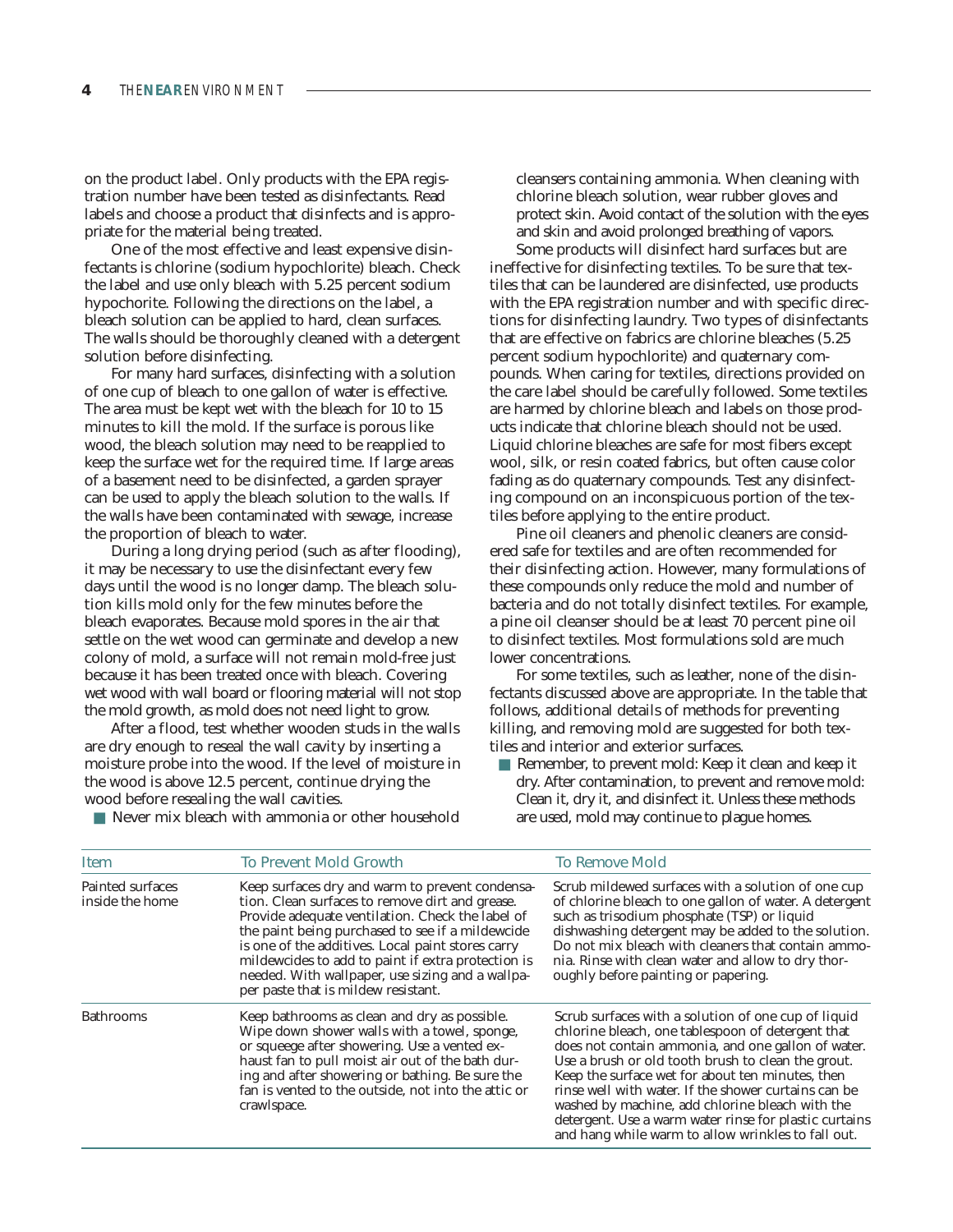| <b>Item</b>                                           | <b>To Prevent Mold Growth</b>                                                                                                                                                                                                                                                                                                                                                                                                                                                                                                                                                                                                                                                                                                                                                                                                                                        | <b>To Remove Mold</b>                                                                                                                                                                                                                                                                                                                                                                                                                                                                                                                                                                                                                                                                                                                                                                                                                                                                                                                                                                                                           |
|-------------------------------------------------------|----------------------------------------------------------------------------------------------------------------------------------------------------------------------------------------------------------------------------------------------------------------------------------------------------------------------------------------------------------------------------------------------------------------------------------------------------------------------------------------------------------------------------------------------------------------------------------------------------------------------------------------------------------------------------------------------------------------------------------------------------------------------------------------------------------------------------------------------------------------------|---------------------------------------------------------------------------------------------------------------------------------------------------------------------------------------------------------------------------------------------------------------------------------------------------------------------------------------------------------------------------------------------------------------------------------------------------------------------------------------------------------------------------------------------------------------------------------------------------------------------------------------------------------------------------------------------------------------------------------------------------------------------------------------------------------------------------------------------------------------------------------------------------------------------------------------------------------------------------------------------------------------------------------|
| Painted exterior<br>surfaces                          | Get rid of damp soil or heavy vegetation near<br>walls. Rearrange plantings for good air circula-<br>tion around the house foundation.<br>Commercial fungicidal products will inhibit<br>mildew growth but may be toxic for humans and<br>pets. Follow instructions carefully.                                                                                                                                                                                                                                                                                                                                                                                                                                                                                                                                                                                       | Scrub mildewed paint with a solution of 1/3 cup<br>detergent that does not contain ammonia, 1 quart<br>chlorine bleach, and 3 quarts of water. Repaint with<br>a mildew-resistant paint.                                                                                                                                                                                                                                                                                                                                                                                                                                                                                                                                                                                                                                                                                                                                                                                                                                        |
| Roofs-asphalt<br>shingles and fiber-<br>glass panels  | Shaded areas are more likely to be affected by<br>mold than are sunny areas. Provide adequate<br>ventilation by removing vegetation growing<br>close to the roof. Clean the debris from the roof<br>using a garden hose and a stiff broom.<br>To prevent mildew growth, spray clean the roof<br>annually with a mixture of one part liquid chlo-<br>rine bleach (5.25 percent sodium hypochlorite)<br>and nine parts water at the rate of one gallon per<br>30 square feet. Chlorine bleach can damage<br>some roofing materials. Test before using.<br>Shingles containing small zinc granules are<br>available. Zinc granules are a fungicide as they<br>dissolve. They are slightly more expensive than<br>other shingles.<br>Commercial fungicidal products will inhibit<br>mildew growth but may be toxic for humans or<br>pets. Follow instructions carefully. | To clean a mildewed roof, use a mixutre of three parts<br>liquid chorine bleach (5.25 percent sodium hypochlo-<br>rite) and one part water at the rate of one gallon per<br>30 to 50 square feet. Discolored roofs should be<br>treated in strips, starting at the peak and working<br>toward the eaves. Any shrubs or plants below the<br>eaves should be draped with plastic to prevent con-<br>tact with dripping solution. Dilute the solution that<br>drips on the ground by spraying it with water. If the<br>house has rain gutters along the eaves, a garden hose<br>laid in the gutters can be used to dilute the solution<br>as it runs through the eaves and downspouts.<br>The same treatment is also effective on fiberglass<br>roof panels like those used on greenhouses. Chlorine<br>bleach can damage some roofing materials. Test<br>before using.<br>Treated roofs are slippery when wet, so workers<br>should walk on a ladder or other support placed<br>on the roof. Avoic skin contact with the chlorine |
| Wood shingles,<br>decks, and other<br>untreated wood. | Sealants are available for clean, dry wood. They<br>penetrate the wood surface and prevent mois-<br>ture from penetrating the wood, inhibiting<br>mold growth.<br>Shaded areas are more likely to be affected by<br>mold than are the sunny areas. Provide ad-<br>equate ventilation by removing vegetation<br>growing close to the roof or deck. Keep the<br>roofs free from debris that retains moisture by<br>washing with a garden hose and a stiff broom.                                                                                                                                                                                                                                                                                                                                                                                                       | bleach solution.<br>Scrub surfaces with a solution of 1 quart chlorine<br>bleach, 3 ounces trisoldium phosphate, and 1 ounce<br>of detergent in 3 quarts water. Rinse thoroughly.<br>Rinse plants that have been splashed with the solu-<br>tion. If stains remain, increase the concentration of<br>bleach to water and re-treat. For stubborn areas, use<br>granular chlorine (calcium hypochlorite)—used for<br>algae control in swimming pools–mixed at the rate<br>of two ounces of chemical per gallon of water. Apply<br>with brushes or sprayers. Do not let bleaching solu-<br>tions remain on the wood for more than an hour<br>before rinsing. Repeat the application several times,<br>if needed. Use these solutions out of direct sunlight.                                                                                                                                                                                                                                                                       |
| Clothing and<br>other textiles                        | Keep fabrics dry. Dry wet textiles quickly and<br>thoroughly. Dry soiled, damp laundry before<br>placing it in a laundry hamper. Remove wet laun-<br>dry from the washer immediately and thoroughly<br>dry it in a dryer or air dry. Clean all textiles be-<br>fore storing. Soil promotes mildew growth. Store<br>in dry environments that are well-ventilated and<br>lighted. Do not store in plastic bags for long peri-<br>ods.<br>Textiles finished with soil and moisture repellents<br>and bacteriostats are more resistant to soil, stain,<br>and microorganisms and, thus, more resistant to<br>mildew growth than untreated fabrics.                                                                                                                                                                                                                       | Work quickly when mildew is discovered. Brush,<br>shake, sun, and air mildewed textiles outdoors. Mi-<br>croorganisms and stains that remain can be success-<br>fully removed with chlorine bleach. Check the care<br>label to determine if chlorine bleach can be safely<br>used. Pretest an inconspicuous area of the fabric for<br>color change before using the bleach. Launder wash-<br>able items with soap or detergent and chlorine<br>bleach, when appropriate. Send nonwashable items<br>to the dry cleaner and inform the dry cleaner of the<br>mildew stain.<br>To remove stains on washable textiles that cannot<br>be bleached with chlorine, use peroxygen bleaches<br>containing sodium perborate or potassium<br>monopersulfate. Apply at the hottest temperature<br>safe for the fabric and leave in place for up to 12<br>hours. Apply all detergents and bleaches according to                                                                                                                              |
|                                                       |                                                                                                                                                                                                                                                                                                                                                                                                                                                                                                                                                                                                                                                                                                                                                                                                                                                                      | the product instructions.<br>Some mildew stains cannot be removed and advance<br>mold growth may have rotted or weakened the mate-<br>rial. These products cannot be salvaged and should<br>be discarded.                                                                                                                                                                                                                                                                                                                                                                                                                                                                                                                                                                                                                                                                                                                                                                                                                       |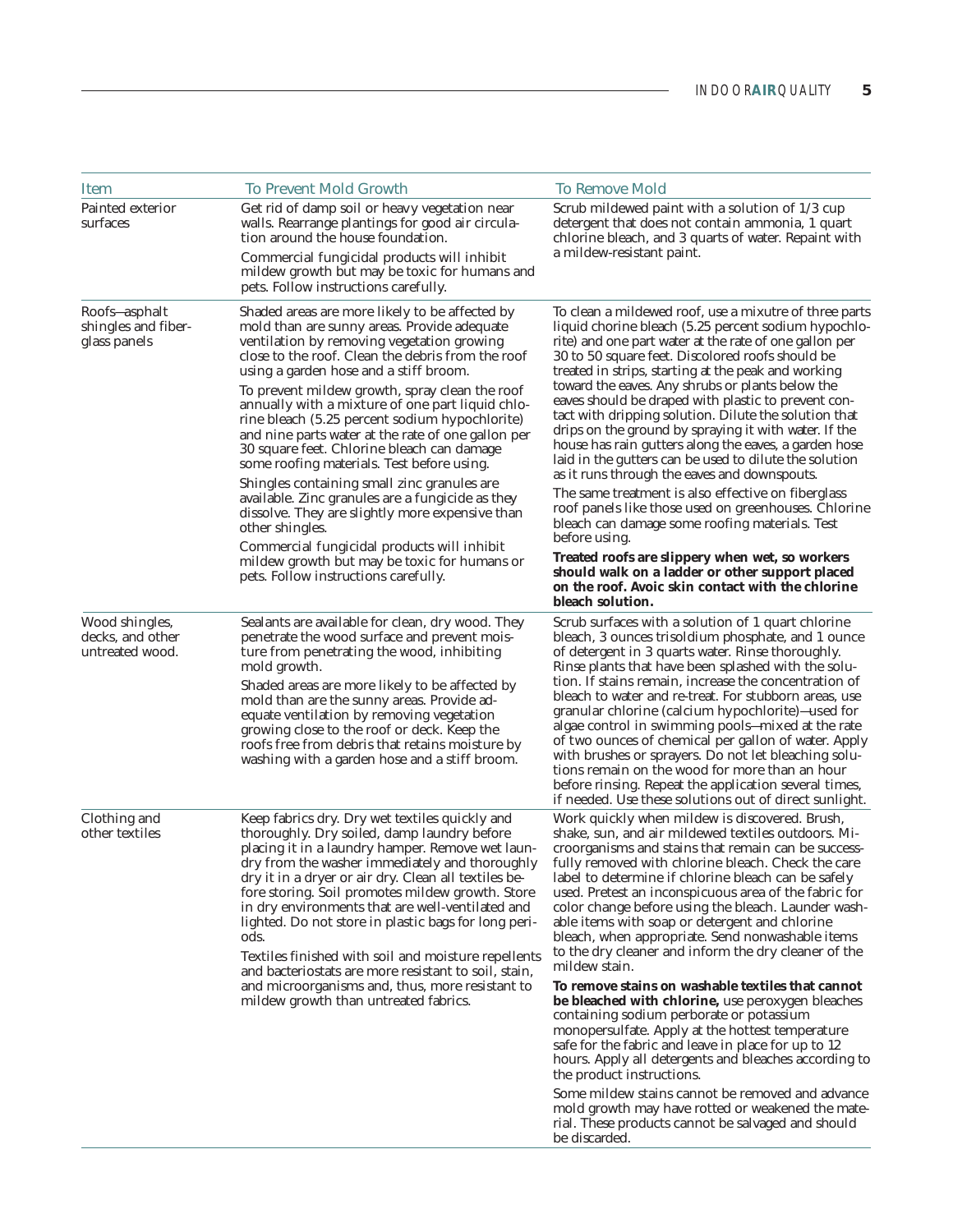| <b>Item</b>    | <b>To Prevent Mold Growth</b>                                                                                                                                                                                                                                                                                                                                                                                                                                                                                                                                                                                                                                                                            | <b>To Remove Mold</b>                                                                                                                                                                                                                                                                                                                                                                                                                                                                                                                                                                                                                                                                                                                                                                                                                                                                                                                                                                                                                                                                                                                                                                                                                                                                                                                                                                                                                                                                                                                                                                                                                                                                                                                                                                                                                                                                                                                                                                                                                               |
|----------------|----------------------------------------------------------------------------------------------------------------------------------------------------------------------------------------------------------------------------------------------------------------------------------------------------------------------------------------------------------------------------------------------------------------------------------------------------------------------------------------------------------------------------------------------------------------------------------------------------------------------------------------------------------------------------------------------------------|-----------------------------------------------------------------------------------------------------------------------------------------------------------------------------------------------------------------------------------------------------------------------------------------------------------------------------------------------------------------------------------------------------------------------------------------------------------------------------------------------------------------------------------------------------------------------------------------------------------------------------------------------------------------------------------------------------------------------------------------------------------------------------------------------------------------------------------------------------------------------------------------------------------------------------------------------------------------------------------------------------------------------------------------------------------------------------------------------------------------------------------------------------------------------------------------------------------------------------------------------------------------------------------------------------------------------------------------------------------------------------------------------------------------------------------------------------------------------------------------------------------------------------------------------------------------------------------------------------------------------------------------------------------------------------------------------------------------------------------------------------------------------------------------------------------------------------------------------------------------------------------------------------------------------------------------------------------------------------------------------------------------------------------------------------|
| Leathers       | Aerosol sprays for leathers are formulated to pre-<br>vent mildew growth. Pretest the product on an<br>inconspicuous area to determine that the color of<br>the leather will not change. Always apply accord-<br>ing to package instructions.<br>A wax dressing will also help prevent mildew<br>growth. Some wax dressings also contain anti-<br>mildew ingredients. Again, pretest the item for<br>color change before using.<br>Dry all leather products thoroughly before stor-<br>ing. Leathers should be dried away from direct<br>heat and where air is circulating. Always store in a<br>dry, well-ventilated place. Never allow a mildewed<br>leather to remain in storage with other leathers. | Dyes used on leathers are very sensitive to numerous<br>substances. Always test any compound to be used<br>on leather for colorfastness.<br>Moisten a cloth with diluted alcohol (one cup of<br>denatured alcohol to one cup of water). Wipe away<br>visible mildew. Dry in circulating air.<br>Leathers that have no protective finishes are harmed<br>easily by any cleaning compound. Cautiously apply<br>thick suds of mild soaps or detergents to remove the<br>remaining mildew. Wipe with a damp cloth and dry<br>in an airy, sunny place.                                                                                                                                                                                                                                                                                                                                                                                                                                                                                                                                                                                                                                                                                                                                                                                                                                                                                                                                                                                                                                                                                                                                                                                                                                                                                                                                                                                                                                                                                                   |
| Books or paper | Store books and papers in conditions that allow<br>air circulation and provide light. Chemical de-<br>humidifiers, such as silica gel, will keep small<br>storage spaces dry. Burn a light bulb in an en-<br>closed bookcase to discourage mildew growth.<br>Spraying books or papers with a fungicide ac-<br>cording to product directions or wiping with a<br>cloth wetted with a solution of $3/8$ ounce $(11 g)$<br>salicylanilide in one quart (0.95 l) of rubbing<br>alcohol to provide some protection.                                                                                                                                                                                           | Dry the item because mold and mildew on paper<br>products is easier to remove when dried. (Don't try<br>to remove fuzzy or slimy mold.) Remove the items<br>from hot, humid or stagnant air and darkness, if<br>possible. (Do not place in an oven.) Lower the tem-<br>perature and humidity and dry the items immedi-<br>ately, or freeze to buy time. (Never freeze photos or<br>negatives.) If the mold remains after freezing, expose<br>to one or two hours of sunlight to dry out.<br>Observe the following procedures as you dry the<br>item: Handle soggy paper gently. Place wet items on<br>paper towels or unprinted newsprint paper. Use fans<br>to circulate air around (but not directly at) the docu-<br>ments. Spread loose material in single layers. Use<br>waxed paper between every page of bound books,<br>place paper towels inside the covers and then inter-<br>mittently throughout the book. Open the books and<br>stand them on edge. Replace the inserted paper tow-<br>els as they become soaked and invert the book. Some<br>distortion and staining is probable.<br>Air-dry most photos, negatives, and slides face up,<br>placing blotting material beneath the photographs.<br>Avoid touching the surfaces. Photos that are stuck<br>together may separate after soaking them in cold<br>water. But once dried, they may not separate and may<br>need to be reprinted. Remove framed items, backing<br>first, from frames. If the items are not stuck to glass,<br>air-dry them. If the materials are stuck, dry them<br>intact with the glass side down.<br>After the item is dry, remove the dry and powdery<br>mold by brushing it outdoors. Remove stains that<br>remain by wiping gently with a cloth that has been<br>soaked with suds, and wrung out. Then rinse the<br>stain. For stubborn stains, use a chlorine bleach and<br>water solution. (Test in an inconspicuous area to de-<br>termine if a bleach solution can be safely used.) Try to<br>not wet the paper and do not scrub. Air-dry the item. |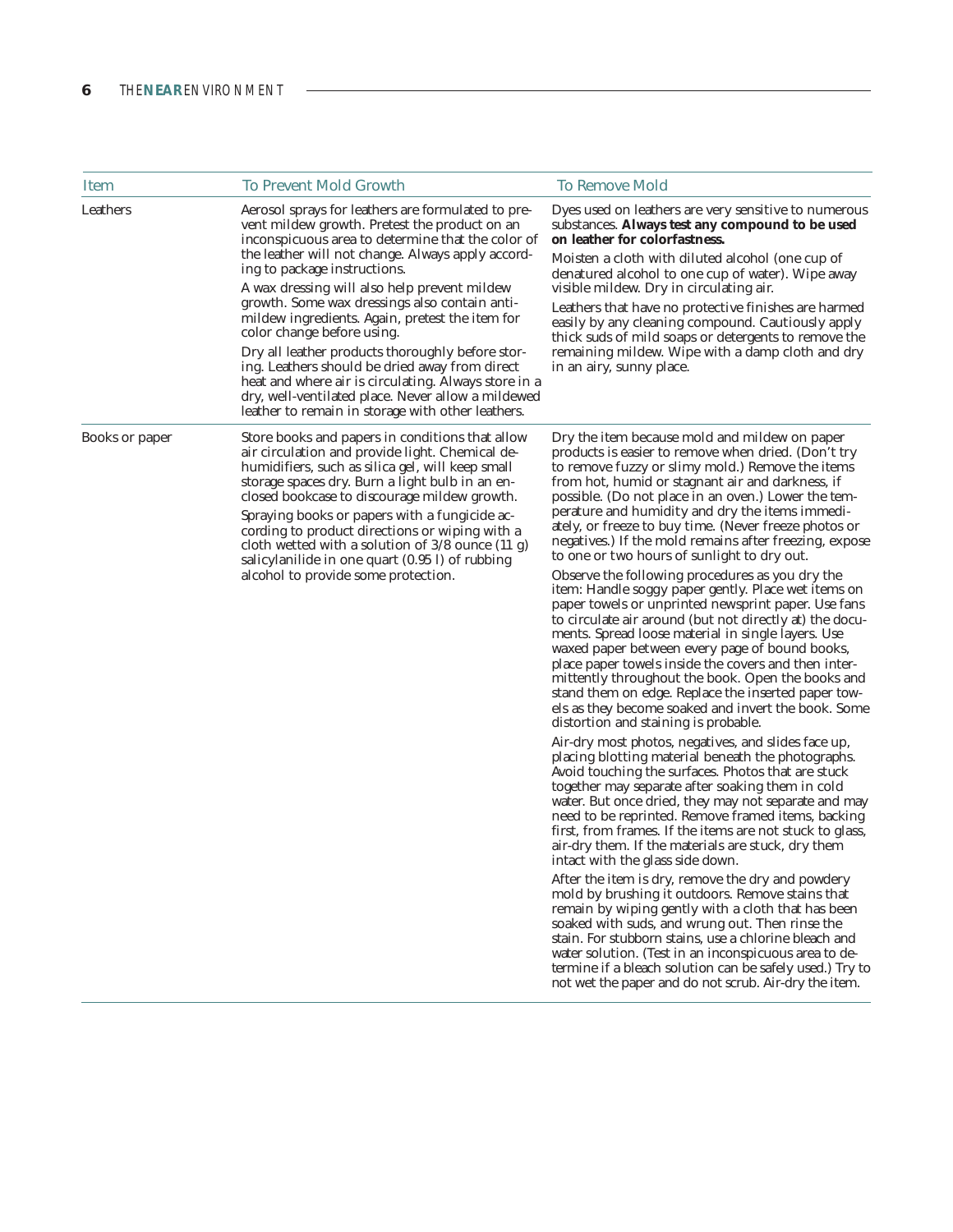| <b>Item</b>     | <b>To Prevent Mold Growth</b>                                                                                                                                                                                                                                                                                                                                                                                                                                                                                                                                                                                                                                                                                                                                                                                                                                                                                                               | <b>To Remove Mold</b>                                                                                                                                                                                                                                                                                                                                                                                                                                                                                                                                                                                                                                                                                                                                                                                                                                                                                                                                                                      |
|-----------------|---------------------------------------------------------------------------------------------------------------------------------------------------------------------------------------------------------------------------------------------------------------------------------------------------------------------------------------------------------------------------------------------------------------------------------------------------------------------------------------------------------------------------------------------------------------------------------------------------------------------------------------------------------------------------------------------------------------------------------------------------------------------------------------------------------------------------------------------------------------------------------------------------------------------------------------------|--------------------------------------------------------------------------------------------------------------------------------------------------------------------------------------------------------------------------------------------------------------------------------------------------------------------------------------------------------------------------------------------------------------------------------------------------------------------------------------------------------------------------------------------------------------------------------------------------------------------------------------------------------------------------------------------------------------------------------------------------------------------------------------------------------------------------------------------------------------------------------------------------------------------------------------------------------------------------------------------|
| Carpet and rugs | If carpet is to be installed in spaces where mildew<br>growing conditions are present, choose carpets<br>made of all man-made fibers (both face and<br>back). Concrete subfloor should be sealed. In<br>areas prone to flooding or moisture, install car-<br>pet using a direct glue-down technique (without<br>pad) to maximize drying and cleaning and to<br>prevent mildew growth. Use a dehumidifier to<br>reduce moisture.<br>In the case of a wet carpet, the following circum-<br>stances will determine the appropriate action to<br>prevent mildew growth: what caused the carpet to<br>get wet, the amount and source of the water, the<br>type and size of the carpet or rug, the location,<br>the kind of flooring, the method of installation,<br>and the cleaning equipment and service available.<br>Some carpet, (i.e. carpet contaminated by sewage-<br>laden flood water), can not be cleaned and<br>should be discarded. | If a musty mildew odor is detected, stop its growth<br>immediately. Discard pads containing mildew. It is<br>nearly impossible to clean and destroy all the mil-<br>dew in a pad. (Compared to carpet, padding is a<br>relatively low-cost item.) It is best to hire a profes-<br>sional rug cleaner or restorer to clean wall-to-wall<br>carpet.<br>If you try to save the carpet yourself, you will have<br>best results with carpet that can be removed from<br>the floor. Apply rug shampoo with a carpet<br>shampooer according to the manufacturer's direc-<br>tions. Remove all detergent used in cleaning. Deter-<br>gent left in the carpet will accelerate soiling. Expose<br>mildew growing on the back of the carpet to the<br>direct rays of the sun. Paint the carpet backing with<br>a weak chlorine solution of 1/4 teaspoon of chlorine<br>bleach to one cup of water or another sanitizing<br>product applied according to the label directions.<br>Rinse several times. |
|                 | The longer the carpet remains wet, the greater the<br>chances of damage, including shrinkage, color<br>change, and soil staining. Once the textile starts<br>drying, the longer it remains damp, the more<br>likely mildew will develop. It is important to<br>rapidly clean and dry the carpet.<br>For best results, call a professional rug and car-                                                                                                                                                                                                                                                                                                                                                                                                                                                                                                                                                                                      | After shampooing and sanitizing, dry rugs or carpets<br>quickly. Hang rugs on an outdoor clothesline or lay<br>them out flat in a warm, dry place. Use electric fans<br>to speed drying. Dry carpets and rugs thoroughly.                                                                                                                                                                                                                                                                                                                                                                                                                                                                                                                                                                                                                                                                                                                                                                  |
|                 | <b>pet cleaner</b> who is equipped to clean and dry wet<br>rugs and carpets. Homeowner's or renter's insur-<br>ance may cover the cost.                                                                                                                                                                                                                                                                                                                                                                                                                                                                                                                                                                                                                                                                                                                                                                                                     |                                                                                                                                                                                                                                                                                                                                                                                                                                                                                                                                                                                                                                                                                                                                                                                                                                                                                                                                                                                            |
|                 | If you decide to clean and dry the carpet yourself,<br>take the rug and pad outside to a flat, clean area<br>such as a concrete driveway. Place the rug face<br>down to prevent wicking of stain to the face<br>yarns. Clean by hosing and applying a carpet<br>cleaning solution. If the carpet cannot be re-<br>moved, extract as much of the water as possible<br>with a vacuum or hot water extraction unit. Care<br>should be taken to prevent electrical shock<br>when using a vacuum on wet carpet. If a carpet<br>has a pad, it may be impossible to extract the<br>water and the pad will need to be removed for<br>drying.                                                                                                                                                                                                                                                                                                        |                                                                                                                                                                                                                                                                                                                                                                                                                                                                                                                                                                                                                                                                                                                                                                                                                                                                                                                                                                                            |
|                 | Dry the floor, pad, and carpet before reinstalling.<br>Smaller amounts of water in the pad can be re-<br>moved by blowing air between the carpet and<br>pad. To do this, lift a corner of the carpet or at-<br>tach a vacuum hose to the exhaust of the vacuum<br>and put it in the slit in a seam. A dehumidifier in<br>a closed room will pull water out quickly.                                                                                                                                                                                                                                                                                                                                                                                                                                                                                                                                                                         |                                                                                                                                                                                                                                                                                                                                                                                                                                                                                                                                                                                                                                                                                                                                                                                                                                                                                                                                                                                            |